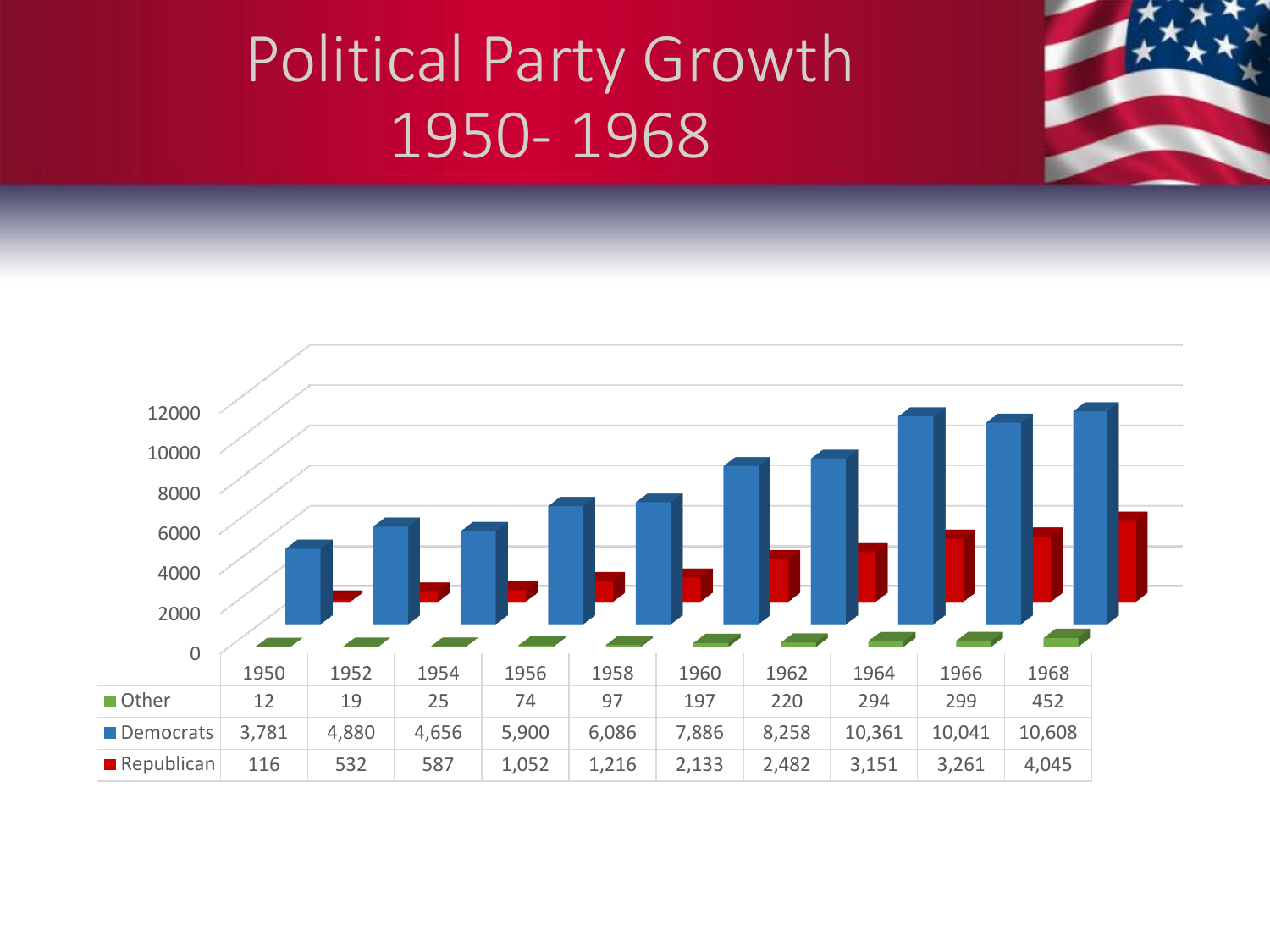

## Political Party Growth 1970-1988

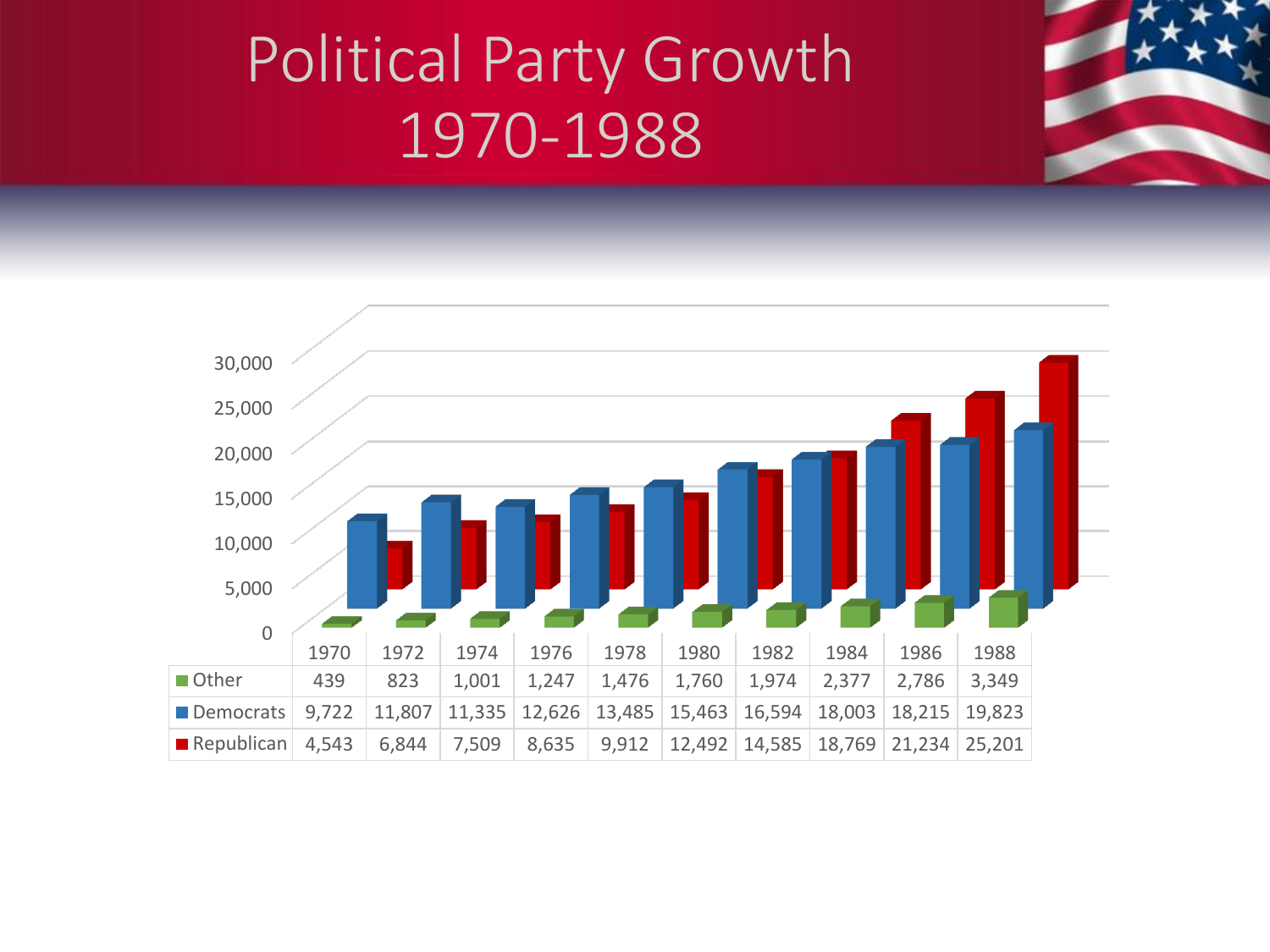

## Political Party Growth 1990- 2008

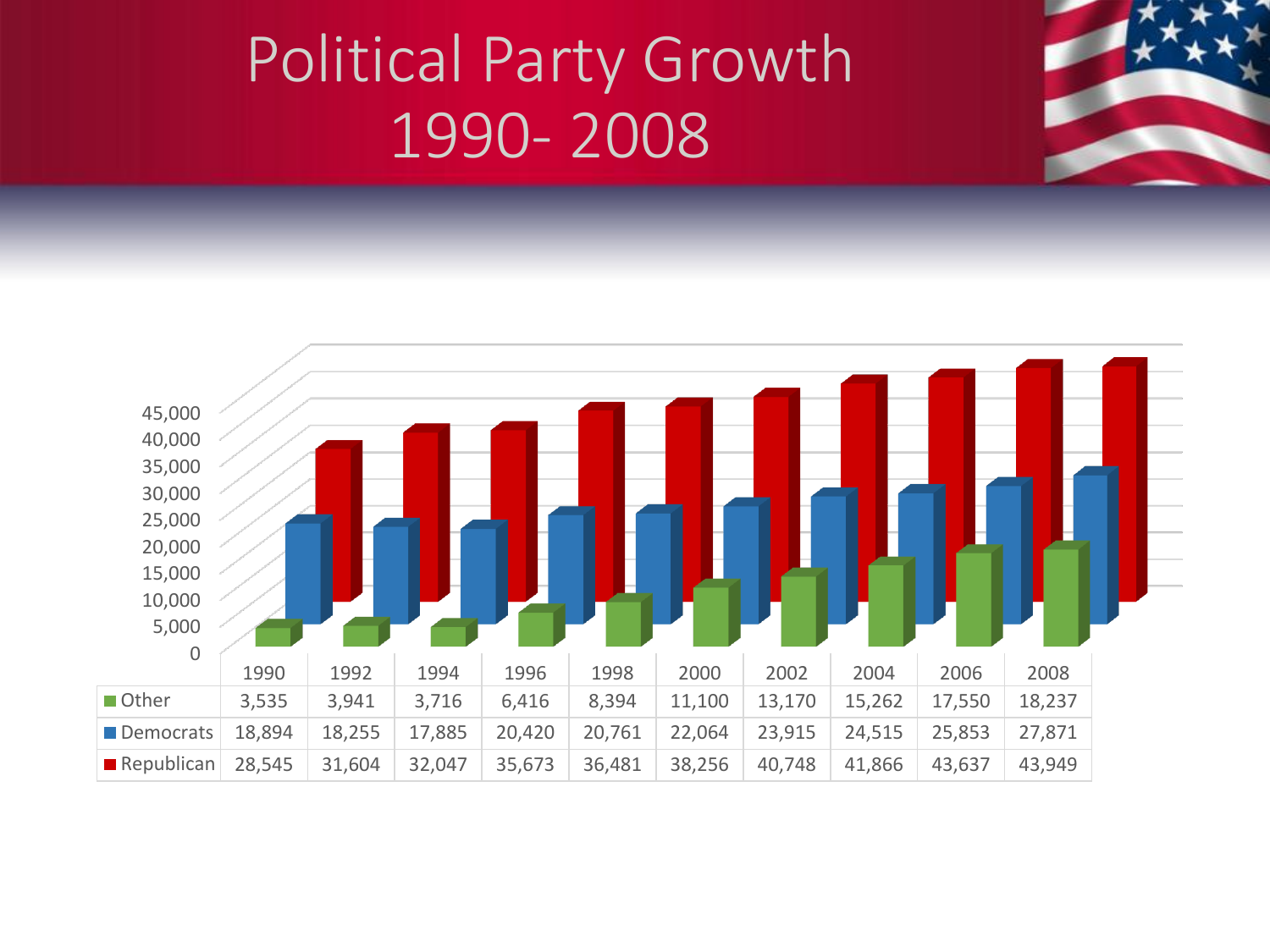## Political Party Growth 2010- 2020